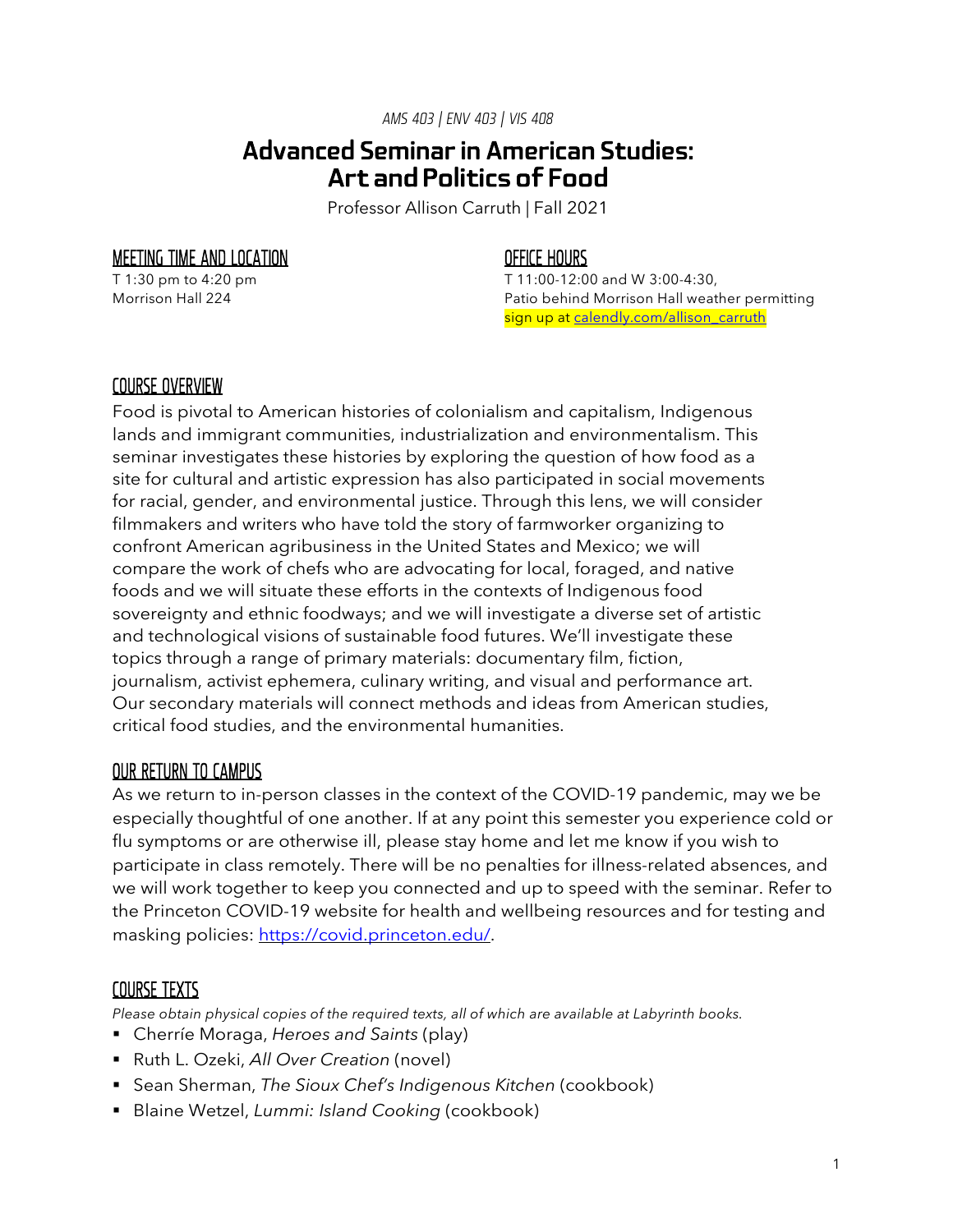# REQUIREMENTS

| ASSIGNMENT                                                                                                                                                                                                                                                                                                                                                                                                                                                                                                                                                                                                                                                                                                                                                                                                                                                 |     |
|------------------------------------------------------------------------------------------------------------------------------------------------------------------------------------------------------------------------------------------------------------------------------------------------------------------------------------------------------------------------------------------------------------------------------------------------------------------------------------------------------------------------------------------------------------------------------------------------------------------------------------------------------------------------------------------------------------------------------------------------------------------------------------------------------------------------------------------------------------|-----|
| <b>Seminar participation</b><br>This grade will be based on the seminar community principles below.                                                                                                                                                                                                                                                                                                                                                                                                                                                                                                                                                                                                                                                                                                                                                        |     |
| Midterm essay   4-5 pages   due before fall recess<br>Write a personal narrative of a memory or recent experience that shapes how you<br>understand the politics of food in contemporary American culture. In your narrative,<br>describe the memory/experience in substantive ways. In addition, articulate specific<br>principles of your food politics it inspires and illuminates.                                                                                                                                                                                                                                                                                                                                                                                                                                                                     | 20% |
| Collaborative project and presentation   due before Thanksgiving recess<br>In your assigned team, develop a proposal for a public artistic exhibit or event that<br>engages with one of our central themes. Your proposal should be specific about the<br>location or site imagined for the exhibit/event, the issue(s) it addresses, some of the<br>artists and community groups who would be involved, how it would be designed, and<br>how audiences / participants would experience it.<br>The final project should include a 6-8-page written vision statement and proposal for the<br>exhibit/event that includes illustrative graphics or other media (e.g., sound files, video<br>clips, etc.). You can submit these materials either as a PDF or a website.<br>Each team will also deliver a 15-minute presentation about their project on 11/16. |     |
| Research-based essay   15-20 pages   final essay due by Dean's date<br>Investigate a topic of your own design related to one or more of the assigned materials<br>on the syllabus. Develop an analytical, research-based argument about your topic.<br>Topic prospectus   2-3 pages, 10 points   by 11/1<br>$\bullet$<br>Draft to be read by team members and peer review process   10 points   by 11/22<br>$\bullet$<br>Final essay with complete bibliography   15-20 pages, 80 points   by Dean's date<br>Detailed guidelines for this assignment will be provided early in the semester.                                                                                                                                                                                                                                                               |     |

*Note: This seminar satisfies either the Culture and Difference (CD) or Literature and the Arts (LA) general education requirements.*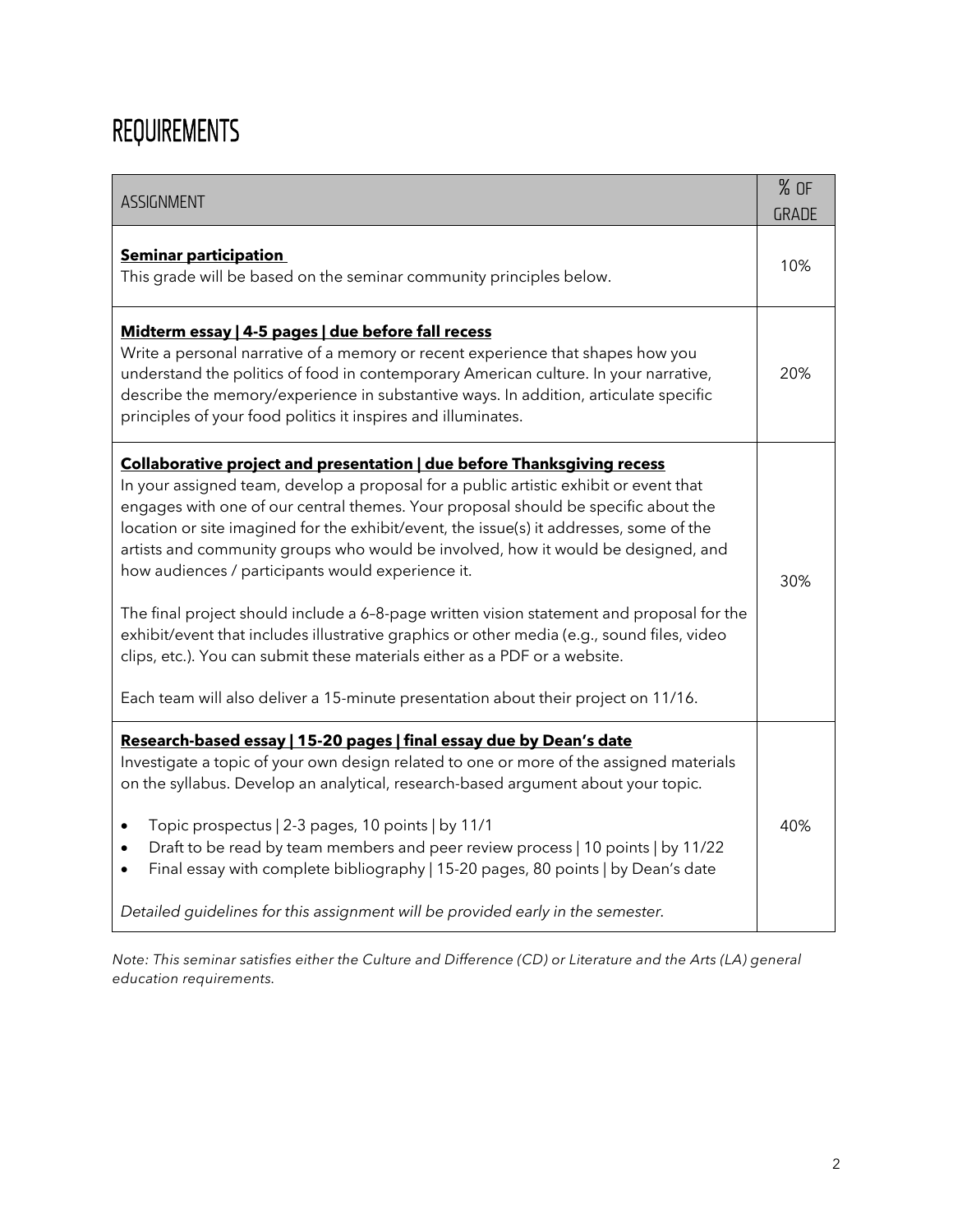# PROVISIONAL SCHEDULE

*We may make modifications to this schedule as we go, with your input. Other than the required books, all materials can be found as PDFs, videos, or web links on our course Canvas site.* 

| <b>WEEK</b>        | ASSIGNED MATERIALS & DUE DATES                                                                                                                                                                                                                                                                              |
|--------------------|-------------------------------------------------------------------------------------------------------------------------------------------------------------------------------------------------------------------------------------------------------------------------------------------------------------|
| Week 1<br>T 9/7    | Course introduction<br>♦<br>In-class viewing: Chef's Table, Christina Martinez and South Philly Barbacoa (2015)<br>♦<br>In-class reading: Gabrielle Hamilton, "The Pasta Cure for the Hungry and Stressed-<br>♦<br>Out" (2018)<br>In-class reading: Kyla Tompkins, "Consider the Recipe" (2013)<br>♦        |
| Week 2<br>T 9/14   | Ruth L. Ozeki, All Over Creation (2003), parts I-IV<br>♦<br>Kitchen Sisters podcast, Food and Japanese internment episode (2007)<br>$\Diamond$<br>Eleanor Ty, "An Interview with Ruth Ozeki" (2013)<br>♦<br>Molly Wallace, "Discomfort Food" (2011)<br>♦                                                    |
| Week 3<br>$T$ 9/21 | Ruth L. Ozeki, All Over Creation (2003), parts V-VI + epilogue<br>♦<br>Center for Genomic Gastronomy, Food Phreaking, Seeds issue (2019)<br>$\Diamond$<br>Wendell Berry, "The Pleasures of Eating" (2009)<br>♦<br>Julie Guthman, "Fast Food/Organic Food" (2003)<br>♦                                       |
| Week 4<br>T 9/28   | Zina Saro-Wiwa, Illicit Gin Society and Bush Nurse's Tea Party (2019-present)<br>♦<br>Judy Chicago, The Dinner Party (1979)<br>$\Diamond$<br>Sally Deskins, "Judy Chicago's 'The Dinner Party': The Curatorial Context" (2020)<br>♦<br>Grant Kester, "Conversation Pieces Socially-Engaged Art" (2005)<br>♦ |
| Week 5<br>T 10/5   | Ang Lee, Eat Drink Man Woman (1994)<br>♦<br>María Ripoll, Tortilla Soup (2001)<br>♦<br>Anne Anlin Cheng, "Sushi, Otters, Mermaids: Race at the Intersection of Food<br>♦<br>and Animal" (2014)<br>♦                                                                                                         |
| Week 6<br>T 10/12  | Cherríe Moraga, Heroes and Saints (1992)<br>♦<br>Excerpts from El Malcriado magazine, The Farm Worker Press (1964-1970)<br>♦<br>David DeRose, "Cherríe Moraga: Mapping Aztlan" (1996)<br>♦<br>Paloma Martínez-Cruz, "Farmworker-to-Table Mexican" (2016)<br>♦                                               |
|                    | FALL RECESS: Saturday 10/16 through Sunday 10/24                                                                                                                                                                                                                                                            |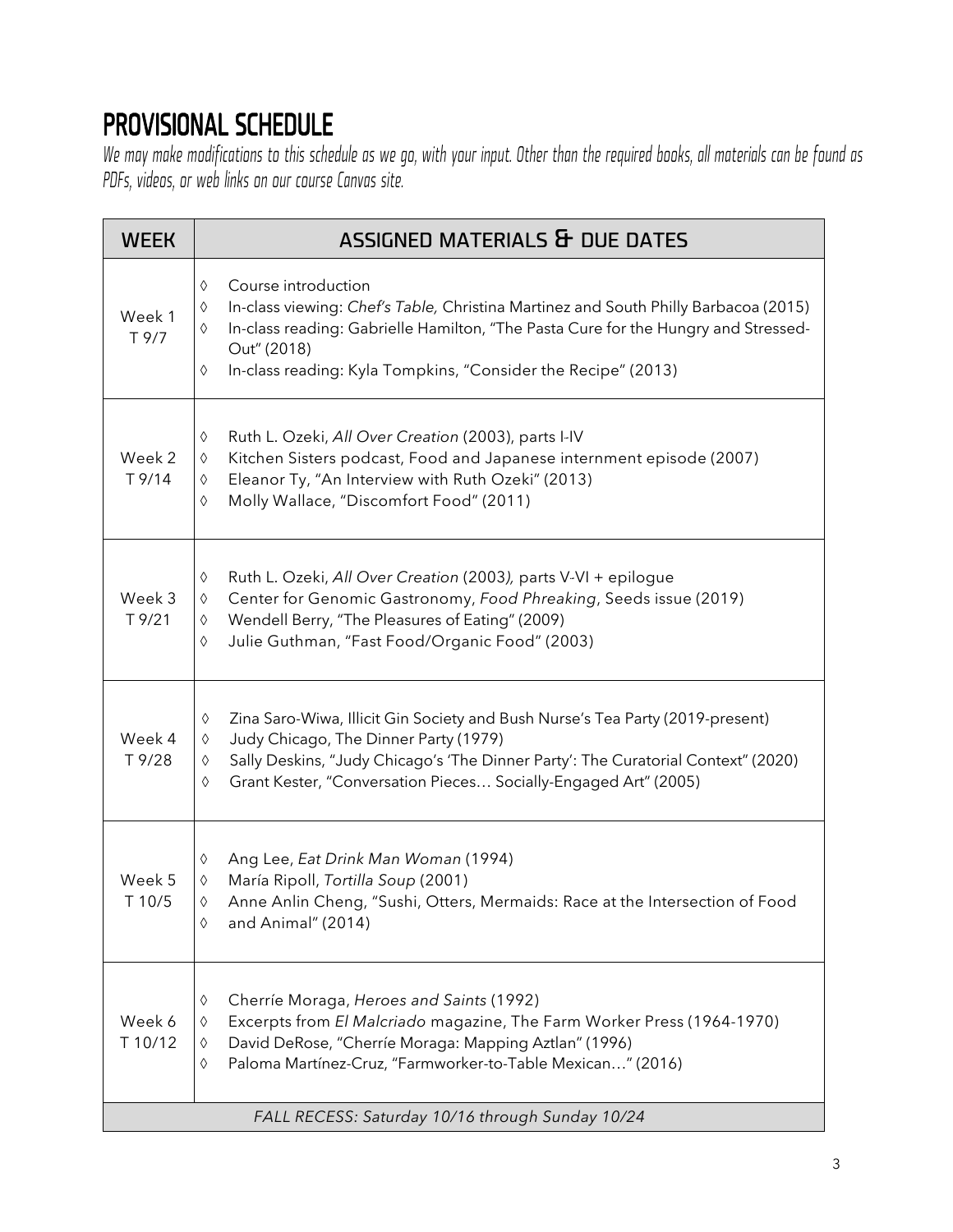| Week 7<br>T 10/26                                                          | Teresa Camou, Sunú: Mexican Maize Farmers (2015)<br>$\Diamond$<br>Sabiha Khan, "Mediating Food Sovereign Voices in Documentary Media" (2020)<br>$\Diamond$<br>$\Diamond$<br>Lindsay Naylor, "A Place for GMOs in Food Sovereignty?" (2017)                                                                                                        |  |
|----------------------------------------------------------------------------|---------------------------------------------------------------------------------------------------------------------------------------------------------------------------------------------------------------------------------------------------------------------------------------------------------------------------------------------------|--|
| M 11/1: prospectus for research essay                                      |                                                                                                                                                                                                                                                                                                                                                   |  |
| Week 8<br>T 11/2                                                           | Sean Sherman, The Sioux Chef's Indigenous Kitchen (2017)<br>♦<br>Sean Sherman, Dana Thompson and collaborators, The Sioux Chef (ongoing)<br>♦<br>Kyle Powys Whyte, "Food Sovereignty, Justice, and Indigenous Peoples" (2018)<br>$\Diamond$<br>Workshop for collaborative project<br>$\Diamond$                                                   |  |
| Week 9<br>T 11/9                                                           | Blaine Wetzel, Lummi: Island Cooking (2020)<br>♦<br>Anna Tsing, "Unruly Edges: Mushrooms as Companion Species" (2012)<br>$\Diamond$<br>Julia Moskin, "The Island is Idyllic. As a Workplace, It's Toxic" (2021)<br>$\Diamond$                                                                                                                     |  |
| Week 10<br>T 11/16                                                         | $\Diamond$<br>Team presentations about collaborative project<br>No new assigned materials; synthesis discussion and research essay workshop<br>$\Diamond$                                                                                                                                                                                         |  |
| M 11/22: draft of research essay submitted to team members                 |                                                                                                                                                                                                                                                                                                                                                   |  |
| Week 11<br>T 11/23                                                         | $\Diamond$<br>Don Bugito, Prehispanic Snackeria (2010-present)<br>Duron Chavis and Quilian Riano, Resiliency Garden (2020-present)<br>$\Diamond$<br>"A Resiliency Garden Blooms" (2020)<br>$\Diamond$<br>Marina Zurkow and Hank & Bean, Making the Best of It (2018-present)<br>♦<br>Monica White, "D-Town: African-American Farmers" (2010)<br>♦ |  |
|                                                                            | THANKSGIVING RECESS: Tuesday 11/23 end of classes through Sunday 11/28                                                                                                                                                                                                                                                                            |  |
| Week 12<br>T 11/30                                                         | Read team member's essay drafts in advance; prepare notes for peer review<br>♦<br>Course conclusion and celebration<br>♦                                                                                                                                                                                                                          |  |
| READING PERIOD: Tuesday 12/7 through Tuesday 12/14                         |                                                                                                                                                                                                                                                                                                                                                   |  |
| T 12/14 (Dean's Date): final research essay submitted to Professor Carruth |                                                                                                                                                                                                                                                                                                                                                   |  |